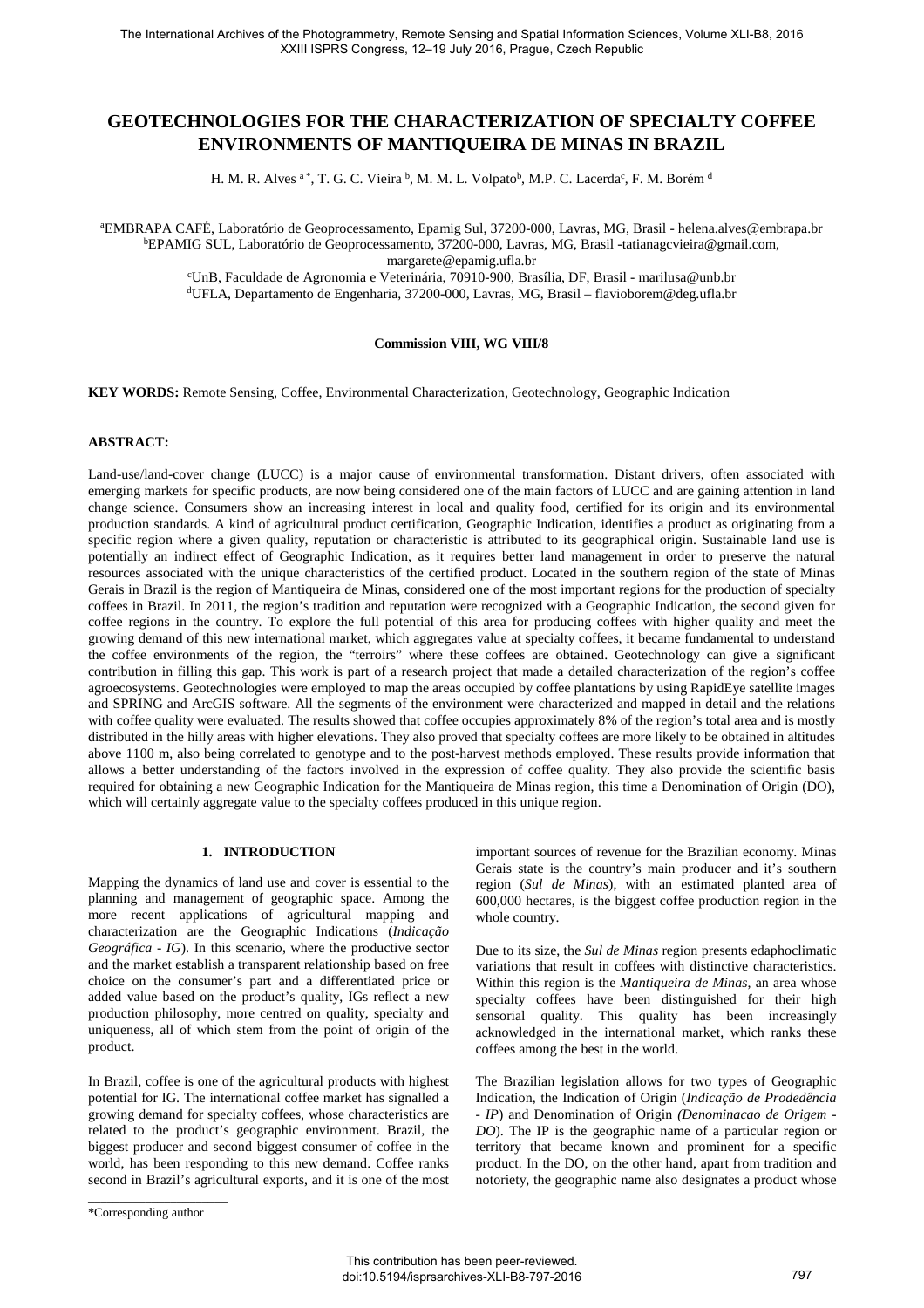qualities or characteristics rely exclusively or essentially on the geographic environment.

The characterization of the coffee agroecosystems in the *Mantiqueira de Minas* is essential for planning and development of the area. Mapping its coffee lands and delimiting the *terroirs* with potential for producing specialty coffees can enhance the competitiveness and sustainability of the production chain. In Brazil, detailed characterizations of its natural resources are still lacking, and it is here that geotechnologies and computer systems can play an important role (Moreira et al., 2004; Vieira et al., 2007).

The aim of this work was to map the land use/land cover in the area recently demarcated as *Mantiqueira de Minas* using geotechnologies to delimit its coffee lands.

### **2. MAIN BODY**

The *Mantiqueira de Minas* area (Figure 1) encompasses 25 municipalities, located in the Sul/Southeast physiographic zone of Minas Gerais state in a rectangle at 21°39'43''/22°46'10''S latitude and 46°2'20''/44°34'28''O longitude.

The area belongs to the Rio Grande basin and is crossed by the Sapucaí, Verde and Grande rivers. It's territorial expanse is approximately 6,300 KM<sup>2</sup> with altitudes between 801 and 2,252 meters, mean annual temperature of 17.9°C and mean annual rainfall of 1665 mm (IBGE, 2016).



RapidEye satellite images were used to map the land uses. The scenes with less cloud cover from 2009 were selected. The original spatial resolution of each band is 6.5 meters, but after the ortoretification each band was re-sampled to a 5 meter resolution, resulting in corrected images whose precision is compatible with a 1:25.000 scale.

The digital processing of the images, vetorization of the thematic maps and visual interpretation were done in SPRING (Câmara et al., 1996) and ArcGis (ESRI, 2008). A georeferenced mosaic of the RapidEye images were generated. The images were segmented and their visual interpretation/classification carried out through simultaneous observation of discerning elements such as tone, colour, texture, shape, size, pattern, shade, as described by Marchetti and Garcia (1996).

The current land use/cover was mapped in the following classes; **Coffee**: coffee fields in different stages of development; **Forest**: areas occupied by natural vegetation with varying size and type, including riparian vegetation, patches of Atlantic forest and cerrado; **Urban Area**: cities and rural villages; **Water**: rivers, lakes, dams and other water bodies; **Other Uses**: pasture, natural fields and areas destined for annual crops; **Reforestation**: commercial forest. The mapping was checked in the field. A sample of 948 points, collected in all the classes mapped, were georeferenced and cheked during the field work.

The thematic land use/cover map is shown in Figure 2, and Table 3 presents the quantification of the land use/cover classes. The total area mapped is 630,713 ha, of which 52,790 are coffee lands. The remaining classes mapped represent the following percentages in relation to the total area: Water: 0.44%; Urban Area: 0.93%; Forest: 19.34%; Other Uses: 70.29%. The accuracy of the map was assessed by comparison with the points georeferenced in the field work. A Kappa index of 90.2% and a Global index of 0.86 were obtained, both considered good. These indexes are based on an error matrix, which constitutes a way of representing the accuracy of a set of simulated or estimated data in relation to a reference. All of the classes had a high acuracy. For the Coffee class, 89.66% of the points mapped as coffee fields were accurately represented in the thematic map generated from the classification of the satellite images (Congalton, 1991; Bernardes, 2006; Figueiredo and Vieira, 2007; Vieira et al., 2009).



Figure 2. Land use/land cover map of the IG Mantiqueira de Minas.

| Land use/land cover classes | Area occupied (%) |
|-----------------------------|-------------------|
| Water                       | 0.44              |
| Urban area                  | 0.93              |
| Coffee                      | 8.33              |
| Forest                      | 19.34             |
| Other uses                  | 70.29             |
|                             |                   |

Table 3. Land use/land cover occupation in region of Mantiqueira de Minas.